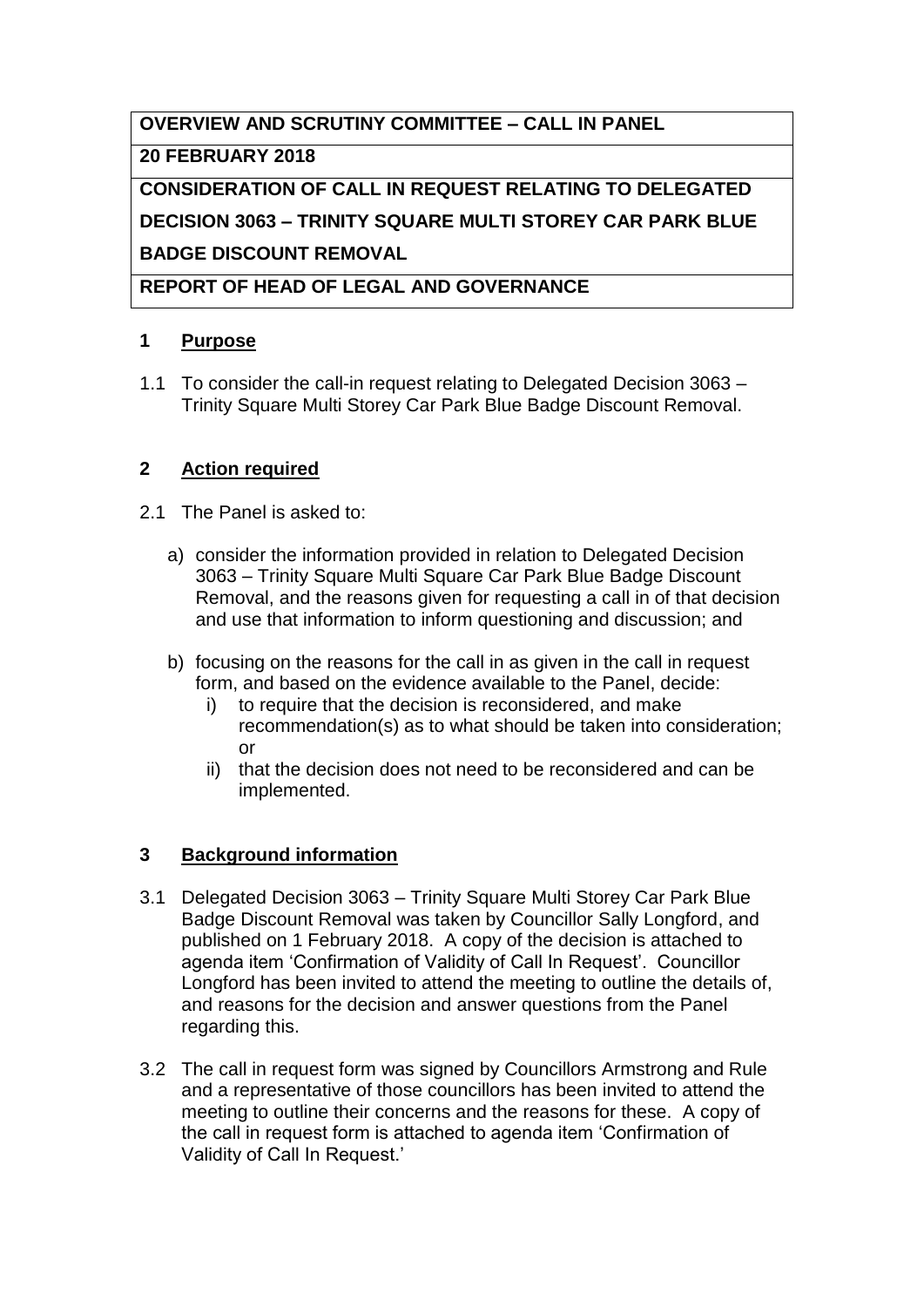- 3.3 Based on the points raised in the call in request form, additional information regarding the decision has been requested and will be made available to the Panel.
- 3.4 Focusing on the reasons for the call in as given in the call in request form, and based on the evidence available to it, the Panel needs to decide:
	- a) to require that the decision is reconsidered, and make recommendation(s) as to what should be taken into consideration; or
	- b) that the decision does not need to be reconsidered and can be implemented.

In both cases, the Panel needs to be provide reasons for its decision.

- 3.5 If the Panel decides that the decision should be reconsidered it can:
	- a) refer the decision back to the Portfolio Holder for reconsideration; or
	- b) refer the decision to full Council if it feels that the decision made is contrary to the Council's policy and/ or budgetary framework.
- 3.6 In addition, the Panel can make other relevant recommendations which will be referred to the relevant Portfolio Holder, or the Executive Board for response.

#### **4 List of attached information**

4.1 Additional information for consideration by the Panel

#### **5 Background papers, other than published works or those disclosing exempt or confidential information**

5.1 None

#### **6 Published documents referred to in compiling this report**

6.1 Delegated Decision 3063 – Trinity Square Multi Storey Car Park Blue Badge Discount Removal

#### **7 Wards affected**

7.1 All